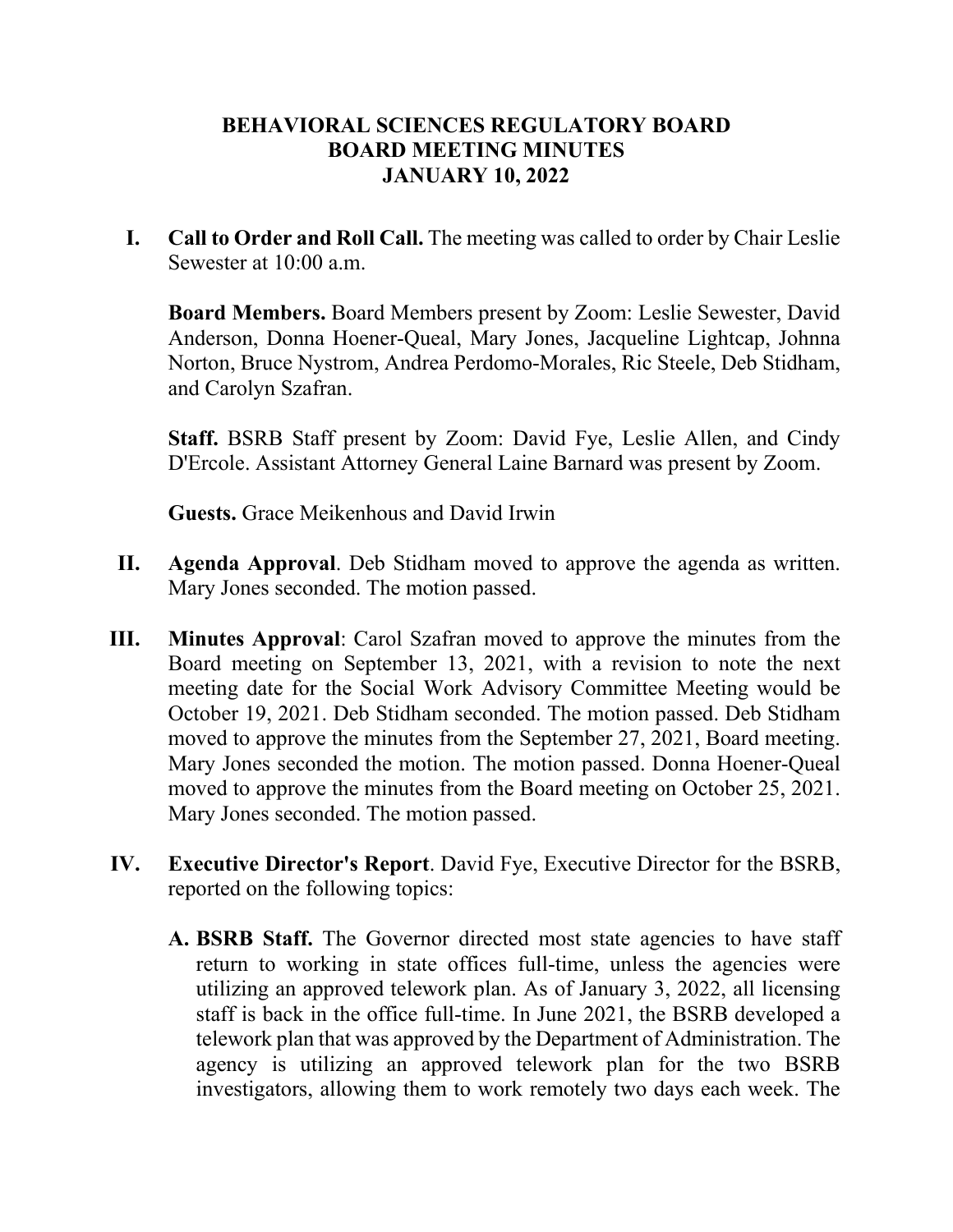open administrative assistant position has been filled since the end of December.

- **B. BSRB YouTube Channel.** Currently, the BSRB has streamed or uploaded 42 videos of Board and Advisory Committee meetings that have been viewed 917 times.
- **C. Revenue and Expenditures.** The budget was submitted in the fall on September 15, 2021. The revised budget matches the same amounts approved by the 2021 Legislature, with internal adjustments attributable to savings related to the pandemic and increased costs for certain services.
- **D. 2022 Legislative Session.** The Governor's State of the State address will be on January 11, 2022. It is anticipated there will be no modifications to the budget of the BSRB. The Executive Director will be tracking bills that relate to mental health professionals and the Board. Legislation is being requested by the BSRB to include three recommendations by the Board: (1) allowing Master's level practitioners to test for Licensed Addiction Counselor licenses; (2) adding clean up language to correct the unintended consequences of an amendment added to 2021 House Bill 2208 that limited the types of practicums for applicants seeking a clinical level social work license, and (3) a new requirement adding 3 continuing education hours in Diversity, Equity, and Inclusion (DEI) for Licensed Psychologists each license renewal period.
- **E. PSYPACT.** On January 1, 2022, Kansas officially became a member-state in a multi-state compact for Licensed Psychologists titled PSYPACT. Information has been posted to the BSRB site concerning the way licensees may apply to practice under PSYPACT, general information on the compact, and a link to all licensees practicing under PSYPACT. BSRB will be working with PSYPACT for verification of licensure and disciplinary matters.
- **F. Updates on Special Meetings.** The 2021 Legislature passed legislation creating the Kansas Fights Addiction Review Board (KFARB) and the Kanas Fights Addiction Grant Fund for share of the proceeds of federal legislation concerning opioids. The KFARB is organized under the Attorney General's office. The Executive Director has been in contact with that office, but no meetings have been scheduled. The Executive Director will continue to track this. The Overdose Fatality Review Board was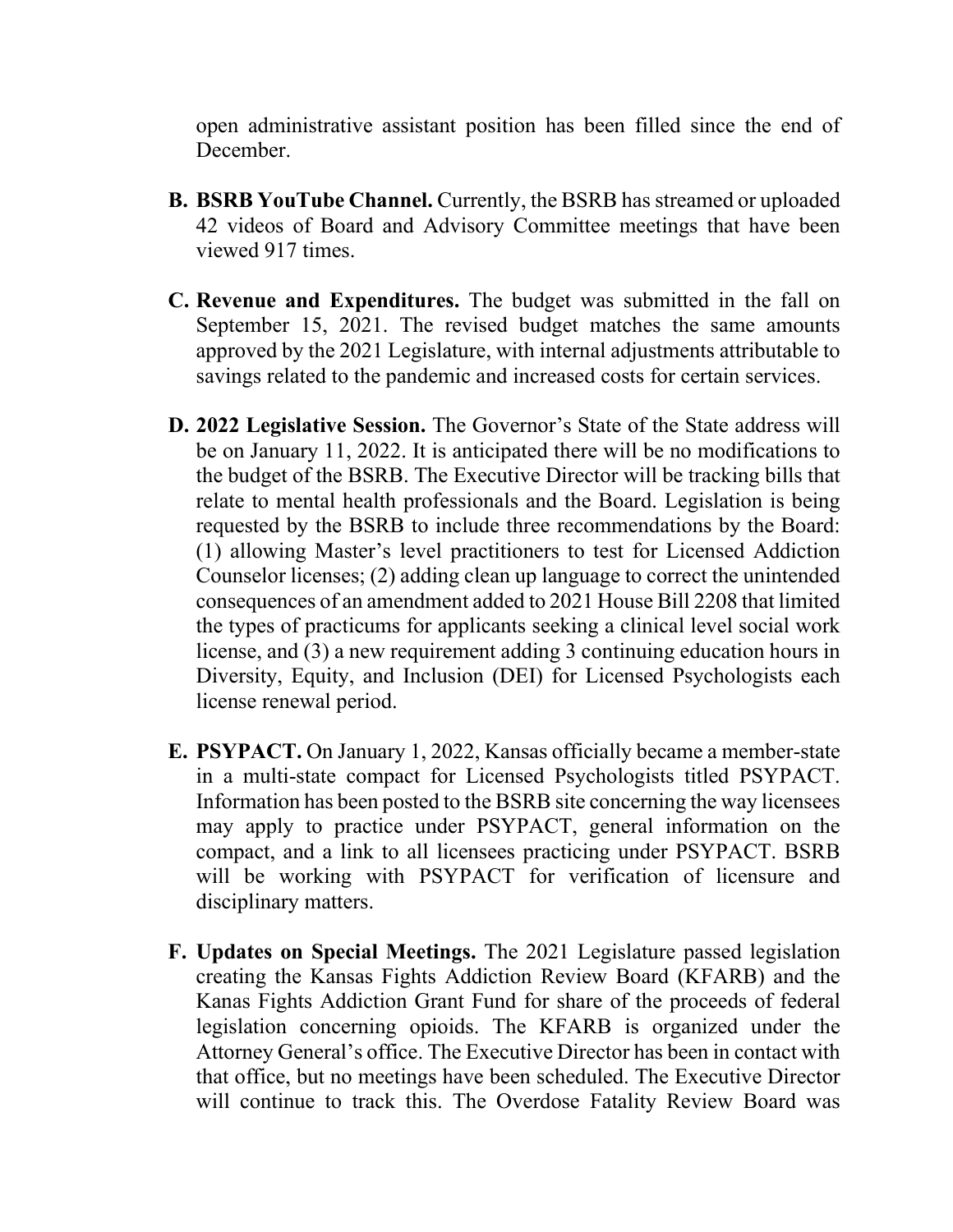proposed in legislation during the 2021 Legislative session, but the legislation did not pass. The Kansas Department of Health and Environment (KDHE) received a grant from the Centers for Disease Control and Prevention (CDC), and KDHE has used part of this funding to commence meetings of this Board. The Executive Director and Bruce Nystrom attended an organizational meeting in 2022, at which time the group indicated it would renew efforts for a bill to pass during the 2022 Legislative session. The Executive Director was invited to speak at a Federation Association of Regulatory Boards (FARB) conference at the end of January 2022 on the topic of "Protecting the Public through Creative Access to Information."

- **V. Staff Report.** The Executive Director highlighted two tables created by the BSRB, each table showing the number of permanent licenses under the BSRB from January 2018 to current. One table reflects total permanent licenses grouped by profession while the other table shows the number of permanent licenses by license type.
- **VI. Request for Adjustments to Terms of Finalized Order.** The Executive Director reported the BSRB received a request for adjustments to the terms of a finalized order previously entered by the Board on Grace Meikenhous. Ms. Meikenhous previously submitted a letter with requests for adjustments, which had been distributed to the members of the Board for review. At the Board meeting, Ms. Meikenhous clarified the requests in her letter and made other requests for the Board to consider. David Irwin, the supervisor for Ms. Meikenhous, provided additional information to the Board. Board members and Laine Barnard, legal counsel for the Board from the Attorney General's office, asked questions of Ms. Meikenhous and Mr. Irwin.

**Executive Session.** David Anderson, Vice-Chair for the Board, moved the following: "*pursuant to K.S.A. 75-4319, the Board recess into executive session for 20 minutes and reconvene the open meeting at 11:06 a.m. The meeting will be reconvened remotely by conference call at 1-877-278-8686, PIN 327072, and by Zoom as directed in the notice of meeting that was sent to individuals who requested notice and is published on the Board's website: ksbsrb.ks.gov. The justification is consultation that would be deemed privileged in the attorney-client relationship with the Board's legal counsel, Assistant Attorneys General Laine Barnard and Jane Weiler. The subject to be discussed in the executive session concerns request for reconsideration.*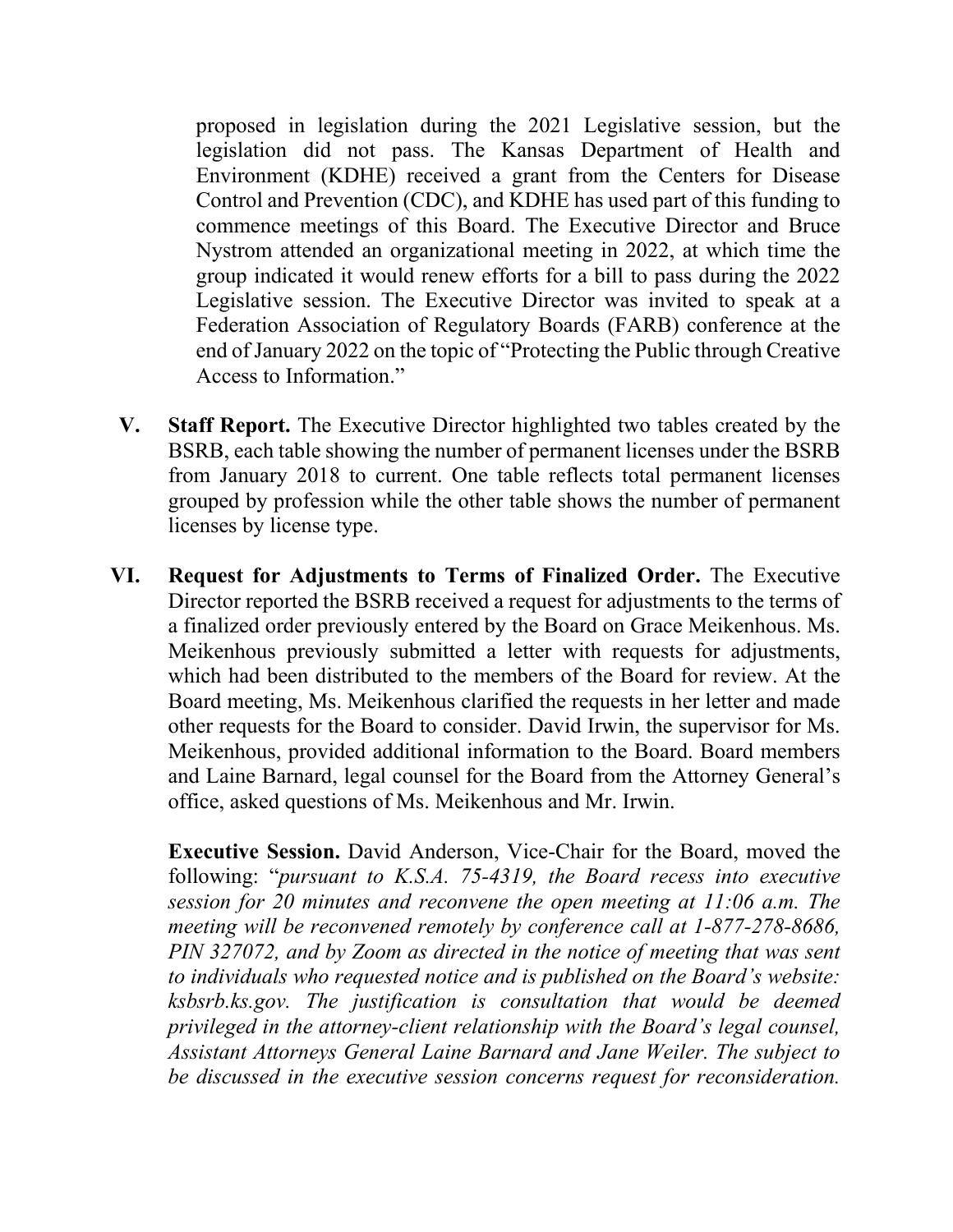*Board staff who are included as the client in the executive session are David Fye and Leslie Allen.*" Mary Jones seconded the motion. The motion passed.

**Request for Adjustments to Terms of Finalized Order – Continued.** Upon conclusion of the executive session, the Board reopened the meeting. Upon reopening the meeting, Mary Jones moved to grant permission for Ms. Meikenhous' sixth request, which was phrased as follows:

*"Allow me to be a contract employee in a ''private practice": I am still required to be under close supervision with my LMFT even if I am in this type of setting - they are often private pay, and therefore I would not run into this credentialing issue. What if Eric Parks agreed to hire me on as a contract employee, or I worked in a practice where my clinical supervisor was also located?"* 

Carolyn Szafran seconded the motion. The motion passed. Mary Jones moved to deny the remainder of the requests for adjustments to the terms of the final order. Ric Steele seconded the motion. The motion passed.

## **VII. New Business**

- **A. Behavior Analysis Advisory Committee Recommendations for New Members.** The Behavior Analyst Advisory Committee recommended Allison Bell, Emily Kessler, Christine Marie Stiehl, and Alice Zhang be appointed to the Behavior Analysis Committee. The Board Chair appointed these members to the Advisory Committee.
- **B. Social Work Advisory Committee Recommendations for New Members.** The Social Work Advisory Committee recommended Sarah Berens, Mary Gill, Catherine Rech, Eric Schoenecker be appointed to the Social Work Advisory Committee. The Board Chair appointed these members to the Advisory Committee.
- **C. Executive Director Evaluation.** The Executive Director noted the Expectations of Board Members policy (and previously the Board Governance Policy) calls for the Board to conduct an annual review of the Executive Director's performance, however the policy did not specify how this review should be conducted. The Executive Director noted that personnel matters may be conducted in executive session, so if the Board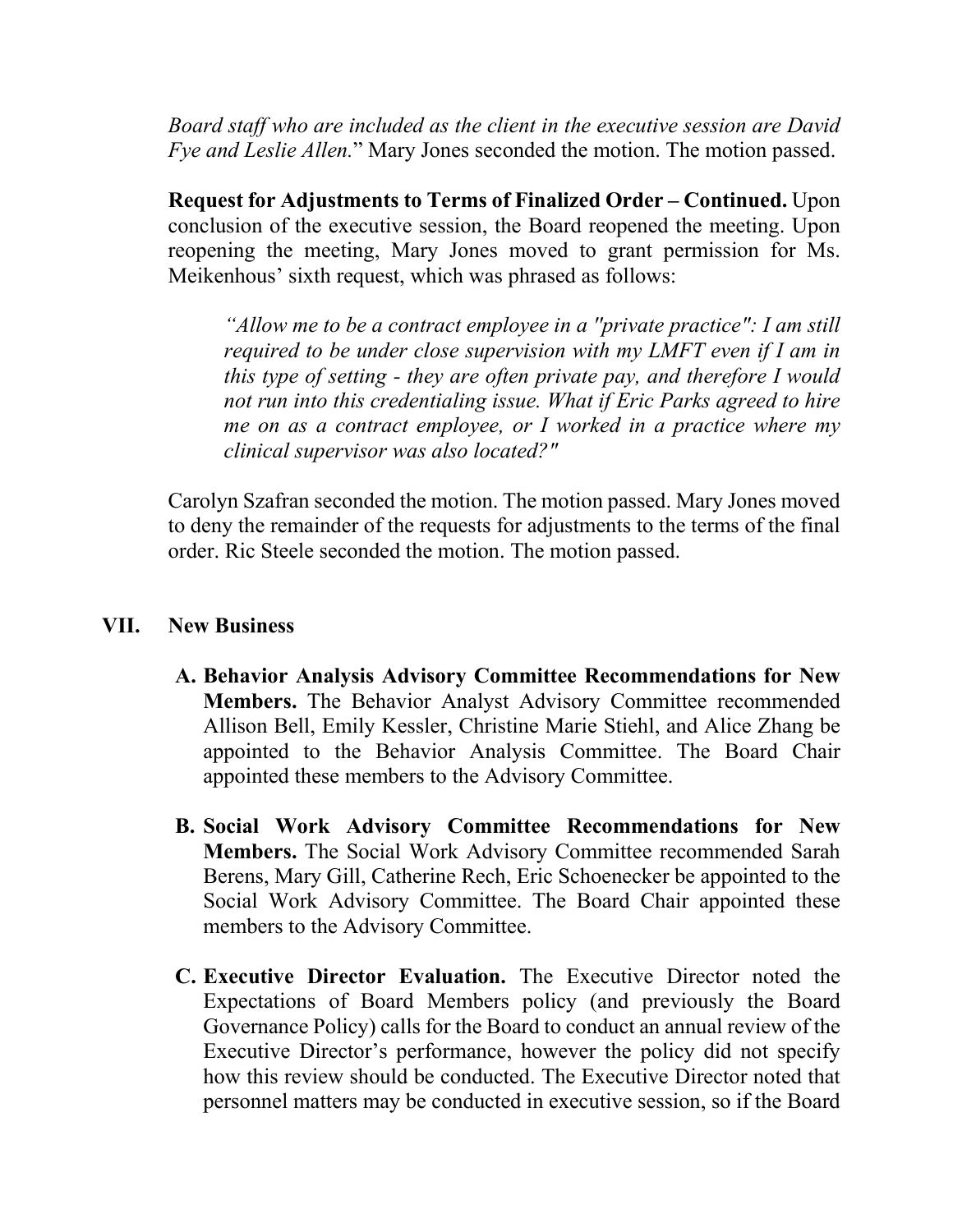chooses to do so, it could enter into an executive session for the purposes of discussion this item. The Chair of the Board noted that the Board has some flexibility in this area, ranging from a formal process to an informal process. The Executive Director noted he was unaware if a standard process was used by other Boards for the performance review of their Executive Directors. The Chair highlighted a document which had been used by the Board in the past, which provided a rough outline of criteria to be evaluated.

**Executive Session.** Carolyn Szafran moved the following: "*pursuant to K.S.A. 75-4319, the Board recess into executive session for 15 minutes and reconvene the open meeting at 11:38 a.m. The meeting will be reconvened remotely by conference call at 1-877-278-8686, PIN 327072, and by Zoom as directed in the notice of meeting that was sent to individuals who requested notice and is published on the Board's website: ksbsrb.ks.gov. The justification for closure is to discuss personnel matters of non-elected personnel. The Board's legal counsel, Assistant Attorneys General Laine Barnard, will be included in the executive session. The subject to be discussed in the executive session is personnel evaluation. Board staff who are included in the executive session is Leslie Allen.*" Deb Stidham seconded the motion. The motion passed.

**Executive Director Evaluation Continued.** Upon conclusion of the executive session, the Board took no formal action involving an Executive Director evaluation.

- **D. 2022 Board Member/Advisory Committee Member Training.** The Executive Director noted that last spring, training for Board members and Advisory Committee members was held at each Advisory Committee meeting by legal counsel for the Board. The Executive Director asked for the Board's input on whether a similar method should be used for training in 2022. Board members expressed comments in favor of training being conducted at Advisory Committee meetings, but requested an abbreviated training highlighting matters relevant to Board members and Advisory Committee members. Board members also requested highlights from the new Expectations of Board Members policy and other new policies.
- **E. Board Consideration of Bills During 2022 Legislative Session.** The Executive Director noted he will be tracking bills that relate to mental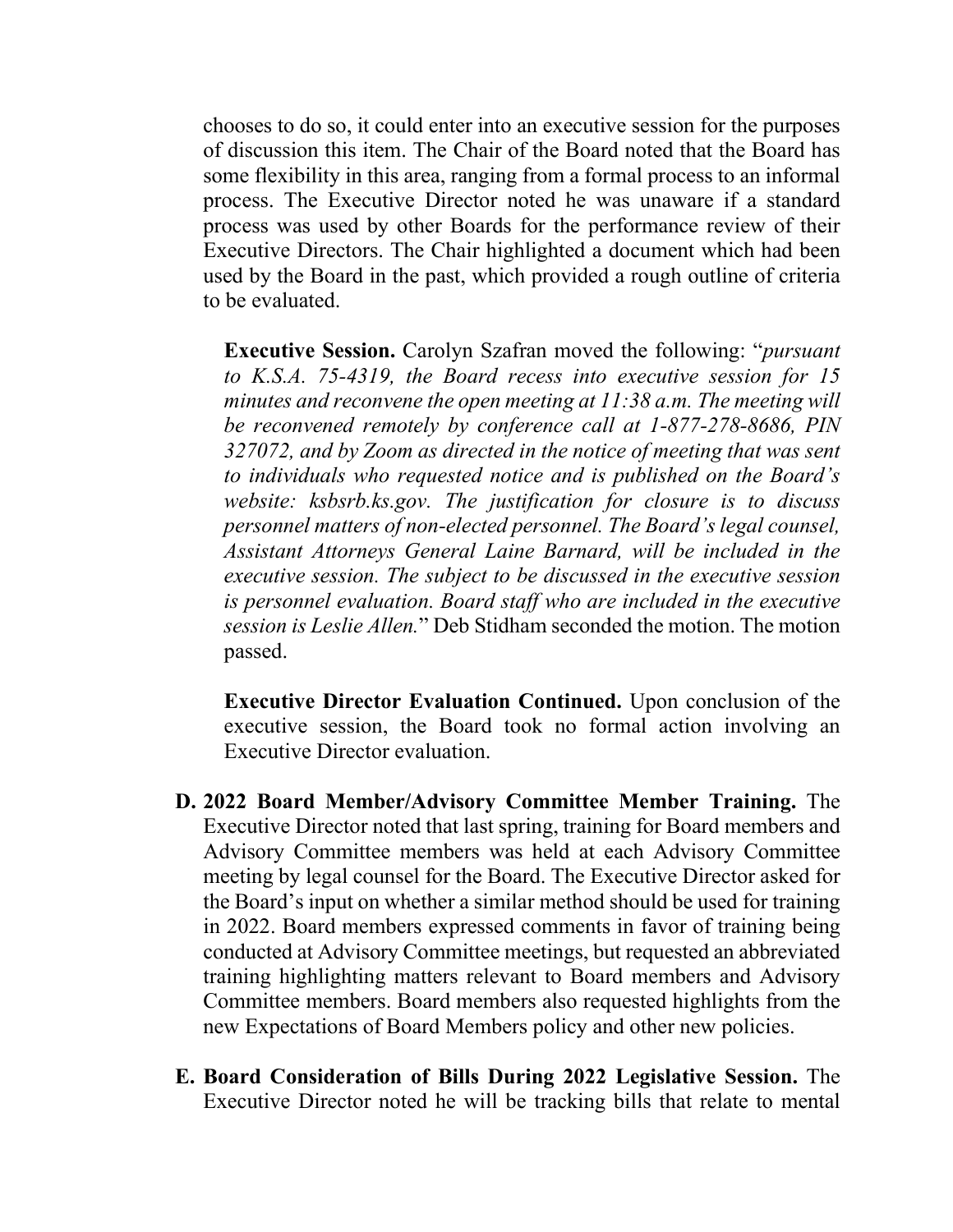health topics, bills affecting the BSRB, and bills affecting regulatory boards. The Executive Director noted that sometimes bills are introduced and scheduled for hearings with little time for the Board to meet to take positions on those bills. The Executive Director asked the Board if they would like to use the method utilized last year or use a different process. Board members requested to use the same method as the previous year and noted that communication last year was excellent.

- **F. Clarification of Possible Interaction Between House Bill 2066 and Provisional Licenses.** The Executive Director summarized that 2021 HB 2066 expedited the processing time for certain reciprocity applications for military members, military spouses, and other select individuals. The bill also provided a different path for reciprocity, reducing the length of practice experience in another jurisdiction down to one year, if other requirements were met. Under the agency's provisional license requirements, individuals could obtain a provisional license in certain situations when those applicants were within one year of meeting the requirements for licensure. The agency sought clarification whether these two policies should operate separately or if they should overlap. Legal counsel for the Board and Board members clarified that these two policies are separate tracks for licensure and should not be used in combination.
- **G. Types of Licensees Needed for Pre-Approved Continuing Education Providers.** The Executive Director stated the BSRB is able to pre-approve continuing education providers, so long as a social worker is connected to the program. The Board discussed whether to allow other professions to serve in that role instead requiring participation by a social worker. Board members expressed support for changing the regulation to allow all professions to serve in the required licensee role. Staff for the BSRB will draft language to be reviewed by the Board at the next Board meeting.
- **H. Review Draft Guidance Document for Public Attendees of Meetings.** The Executive Director noted the agency has received an increase in questions and an increase in individuals wishing to attend meetings to provide public comment, so creation of a document was necessary to clarify the role of the Board, Advisory Committees, and the BSRB for public attendees of meetings. The Executive Director drafted a guidance document which provides guidelines for public attendees at meetings; explains how public comment will operate at Board and Advisory Committee meetings; and clarifies what topics are relevant for public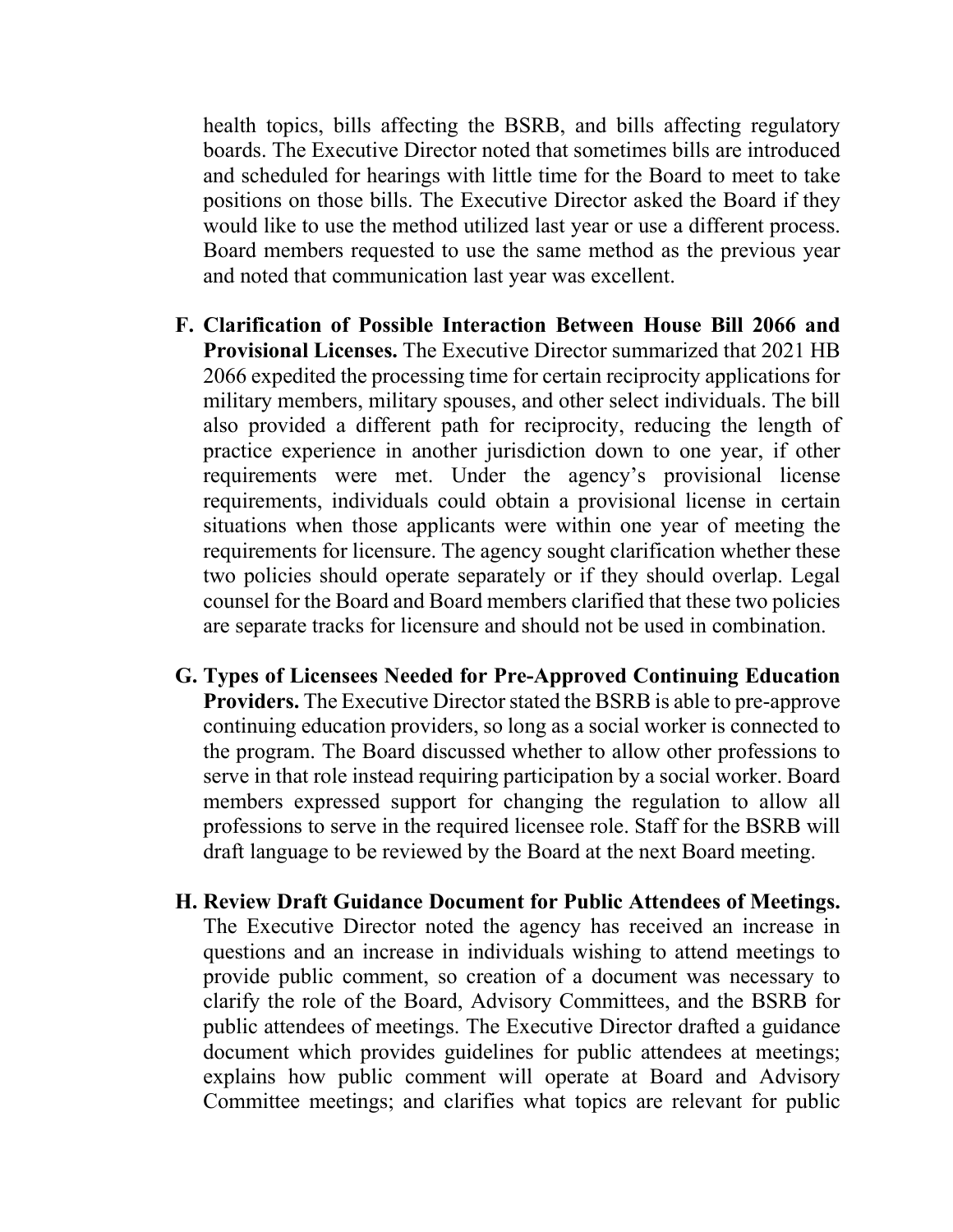comment at these meetings. The guidance document also clarifies the BSRB values receipt of other information, such as complaints against practitioners, but to ensure the agency is operating fairly and consistently in its investigative process towards both members of the public and licensees, that type of information must be received and processed using the Report of Alleged Violations (RAV) forms on the BSRB website, rather than by being aired in a public forum. Board members requested small changes to the document, then the Board adopted the Guidance Document by consensus and directed the document to be posted to the BSRB website.

## **VIII. Old Business**

- **A. Review Expectations for Board Members Policy and Advisory Committee Policy.** The Executive Director noted the previous Board Governance Policy has now been split into two new documents: (1) an Expectations for Board Members Policy and (2) an Advisory Committee Policy. The Executive Director provided a summary of the changes to the language in both documents. The Executive Director noted current language states Advisory Committee Chairs will be Board members appointed by the Governor to represent that profession on the Board, however the Behavior Analyst profession is not listed in statute as having an appointee on the Board. The Board recommended adding language that Advisory Committee Chairs will be members of the Board and if a profession is represented on the Board, the Chair of the Advisory Committee will be a Board member licensed in the discipline of the Committee and appointed by the Governor to represent that discipline on the Board. The Board approved both documents and authorized the documents to be uploaded to the BSRB website.
- **B. Continued Discussion on "In Residence" Educational Requirements.** The Assistant Director noted the current regulatory language for the Marriage and Family Therapy profession requires that for any program, half of all coursework must be completed "in residence," physically at the location of the educational institution. However, the Marriage and Family Therapy Advisory Committee recommended changing the existing regulatory language to allow accredited programs by the Commission on Accreditation for Marriage and Family Therapy Education (COAMFTE) not to be required to meet the residency requirement. This would bring this profession in line with the requirements for the Professional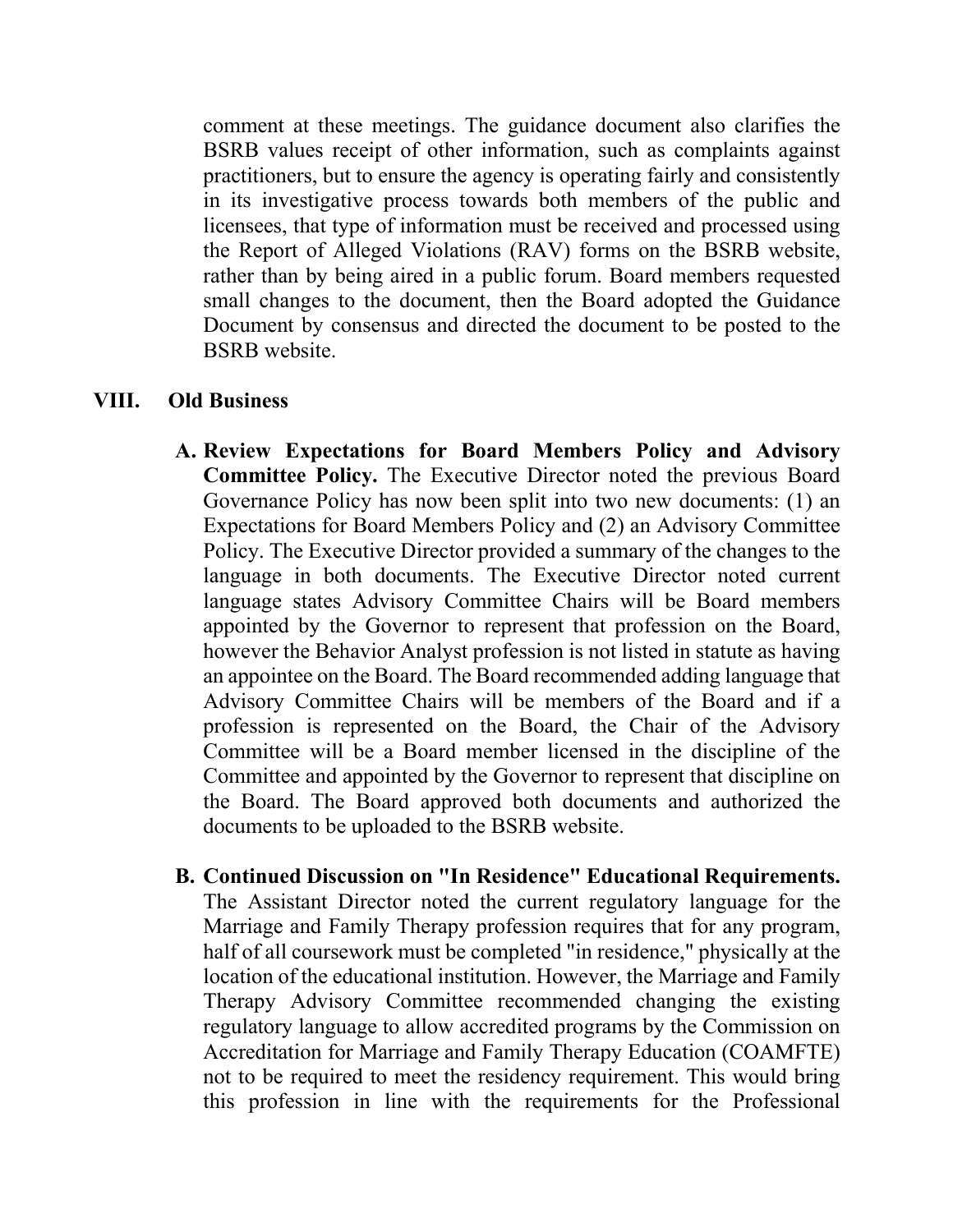Counselor profession. The BSRB would need non-COAMFTE accredited programs to continue to have half of their coursework completed in residence. The Assistant Director noted that she would review this language with the Regulations Editor for the Office of Chief Counsel for the Department of Administration.

**IX. Complaint Review Committee Report.** Bruce Nystrom, Chair of the Complaint Review Committee (CRC), reported that the complexity of cases has increased and he complimented the BSRB investigators for their work summarizing cases for the CRC. Cindy D'Ercole, Lead Investigator for the BSRB, reported that the agency has recently seen an increase in complaints / Report of Alleged Violations (RAVs) against licensees, following an unusual decrease in RAVs during the first year of the pandemic in FY 2021. It was noted that some of the reason for the increase in RAVs may be due to the license renewal process being reinstituted for all licensees, following the expiration of the Governor's Executive Orders that delayed enforcement of expiration of licenses during the first year of the pandemic. Board members noted it would be helpful to identify the most common areas where violations have occurred. The Executive Director noted the RAV tracking process traditionally used by the agency includes linking each RAV to the primary license held by the licensee, to avoid double counting of RAVs by practitioners who hold more than one license. However, the Executive Director noted he has been working on a separate list so that Board member can see how many RAVs were received against each separate license type, which will be available for Board members to review at the next Board meeting.

## **X. Professions Reports**

- **A. Licensed Psychology Advisory Committee.** No news to report.
- **B. Social Work Advisory Committee.** Carolyn Szafran, Co-Chair for the Social Work Advisory Committee, reported the Advisory Committee met on October 19, 2021, and November 3, 2021, and reviewed 30 applicants who has requested consideration to be added to the Advisory Committee. The Advisory Committee also discussed whether to recommend requiring continuing education hours in diversity, equity, and inclusion. The next meeting of the Advisory Committee is on February 15, 2022.
- **C. Professional Counselor Advisory Committee.** No news to report.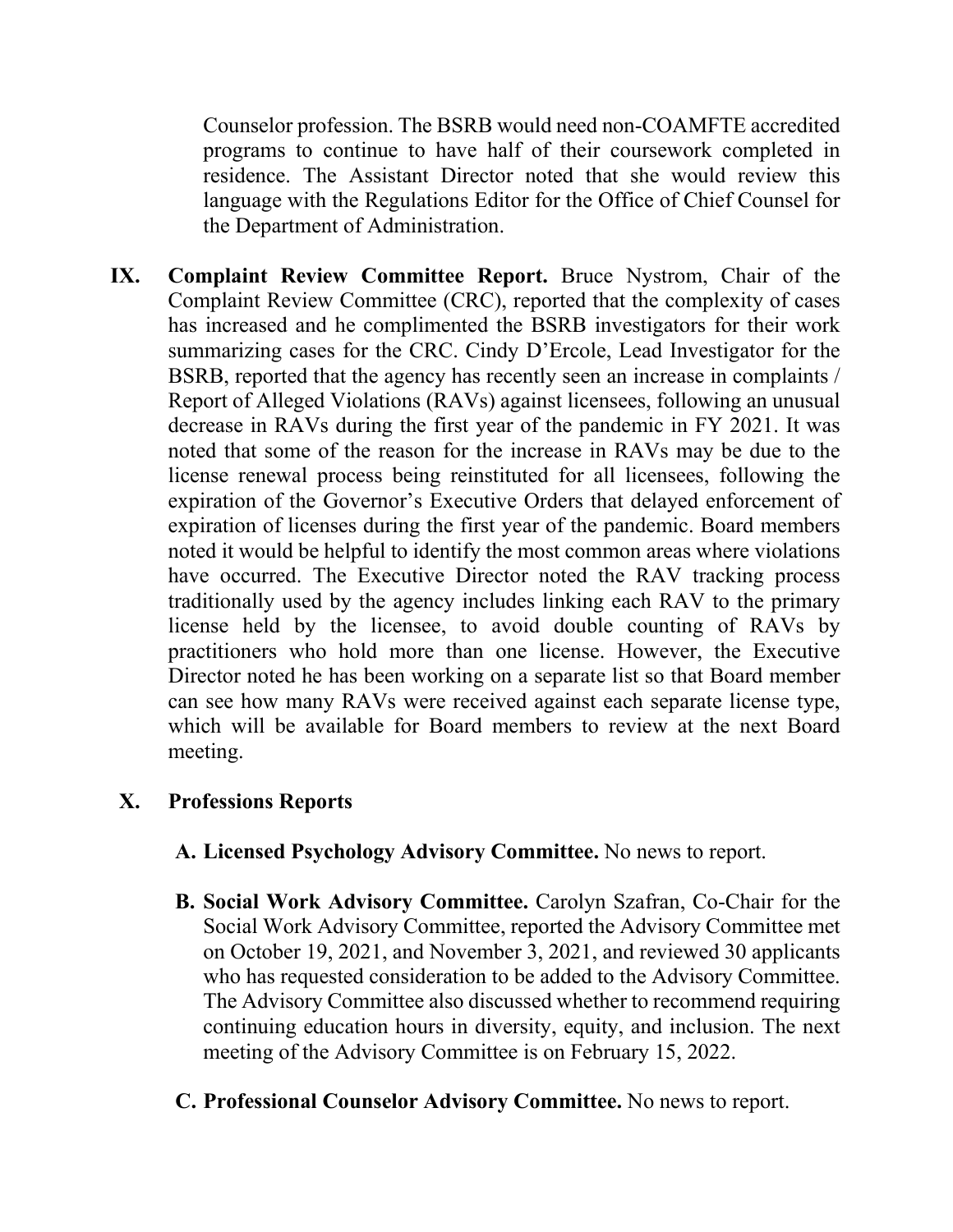- **D. Masters Level Psychology Advisory Committee.** David Anderson, Chair of the Master's Level Advisory Committee, reported the Advisory Committee met on November 4, 2021, and recommended adding three new members to the Advisory Committee. The Advisory Committee discussed whether to recommend a continuing education requirement for hours in diversity, equity, and inclusion; whether a change was needed for the in-residence educational requirements for the profession; and whether a change should be recommended to allow licensees with more than one license to sync their expiration dates. The Advisory Committee recommended allowing licensees the ability to request the expiration dates by synced as an optional change that could be requested. The next meeting is February 10, 2022.
- **E. Marriage and Family Therapy Advisory Committee.** No news to report.
- **F. Addiction Counselor Advisory Committee.** Deb Stidham, Chair of the Addiction Counselor Advisory Committee reported the Advisory Committee met on December 17, 2021, to welcome new Advisory Committee members. New Advisory Committee members received some basic information on the Kansas Open Meeting Act and received general guidelines for new Advisory Committee members, as well as updates from the BSRB. The next meeting for the Advisory Committee is March 18, 2022.
- **G. Behavior Analyst Advisory Committee.** Bruce Nystrom, Chair of the Behavior Analyst Advisory Committee, reported the Advisory Committee met on October 27, 2021, to recommend new members to be added to the Advisory Committee. The Advisory Committee recommended that a member be added to the Board to represent the Behavior Analyst profession on the Board. The Executive Director noted that membership on the Board is specified in statute, which states that there are 8 professional members on the Board and 4 public members. Of the 8 professional members, the statutes outline specific other professions to be represented on the Board, but does not state a Behavior Analyst is to hold a Board seat. Therefore, for a Behavior Analyst to be added to the Board, the BSRB statutes would need to be changed, which would require a bill to be passed by the Legislature for this change to be put into law. Board members discussed that the Behavior Analyst profession makes up the